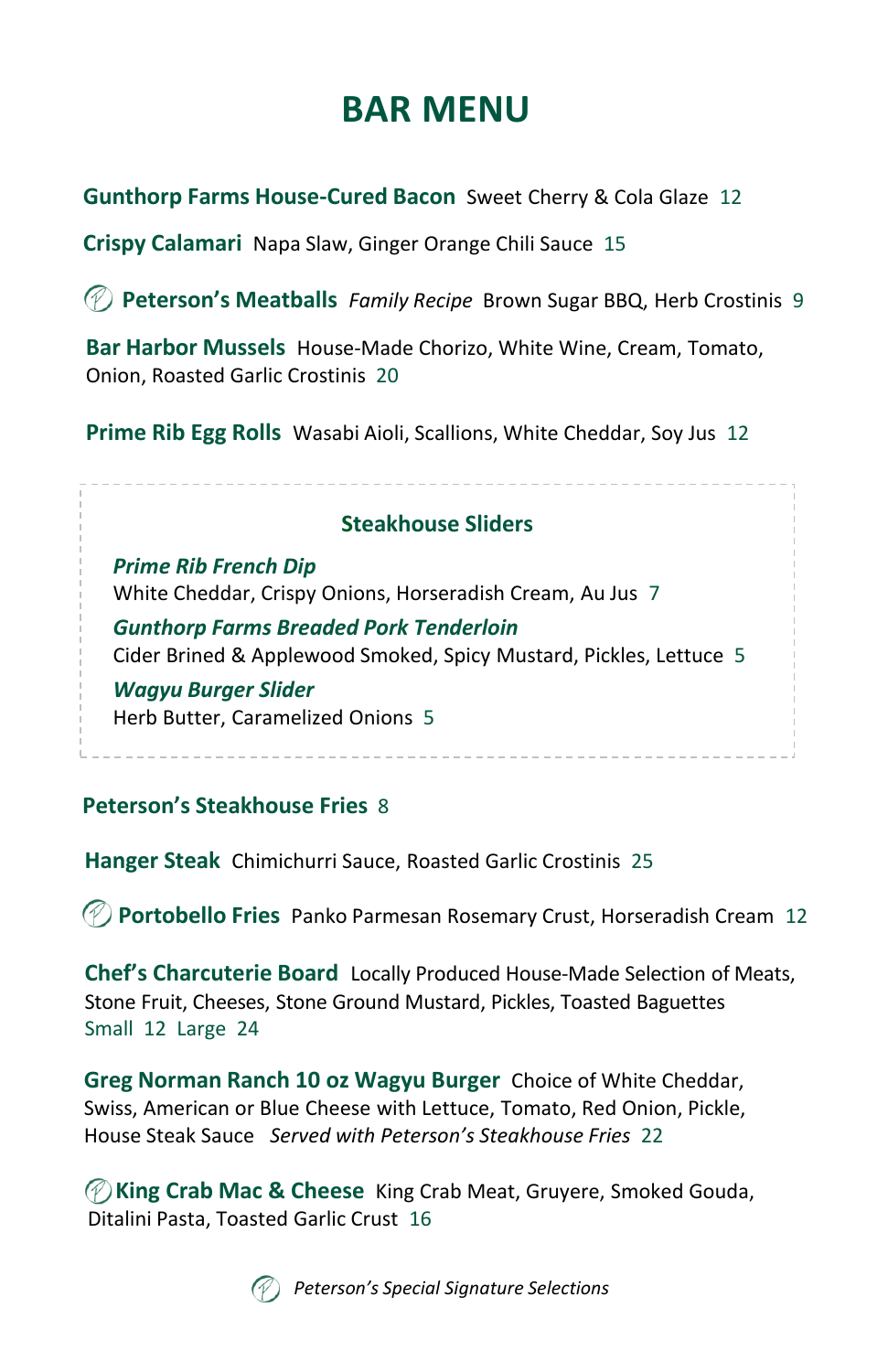# **BEER**

#### **ON TAP**

Rotating Selection of Local Crafts, Top Imports & American Brands

## **IMPORTS**

Amstel Light Lager *Netherlands* 5 Buckler, Non-Alcoholic *Holland* 4 Corona Lager *Mexico* 5 Heineken Pale Lager *Netherlands* 5

# **DOMESTIC**

Blue Moon 5 Budweiser 5 Bud Light 5 Coors Light 5 Miller Lite 5 Michelob Ultra 5 Selection of National Craft Brews

# **REGIONAL CRAFTS**

Bell's Two Hearted IPA *Kalamazoo, MI* 6

Sun King Osiris Pale Ale *Indianapolis, IN* 8

Sun King Sunlight Cream Ale *Indianapolis, IN* 7

Sun King Wee Mac Scottish Ale *Indianapolis, IN* 8

Three Floyds Rotating Selection *Munster, IN* 8

### **MARTINIS**

**Pinetini** Fresh Golden Pineapple, Orange Vodka Infusion 12

**Gin Believer** Nolet's Gin, Giffard Crème de Peche de Vigne, Lemon, Mint Syrup, Chamomile Bitters 11

**The Maestro** Muddled Jalapeño & Basil, Dobel Tequila, Agave Nectar, Lime Juice, Cointreau 14

**Signature Spice Tini** Absolut Vanilia, Baileys, Simple Syrup, Spiced Pumpkin Purée, Pumpkin Pie Spice 11

**Sassy Pantalones** Roca Patrón Silver Tequila, Pineapple Jalapeño Shrub, Orange Juice, Prosecco Float 11

Earn dining rewards! **Join Elite Club** Ask your server for details. Get Special Offers & Wine Dinner News! Subscribe to **E-List** online.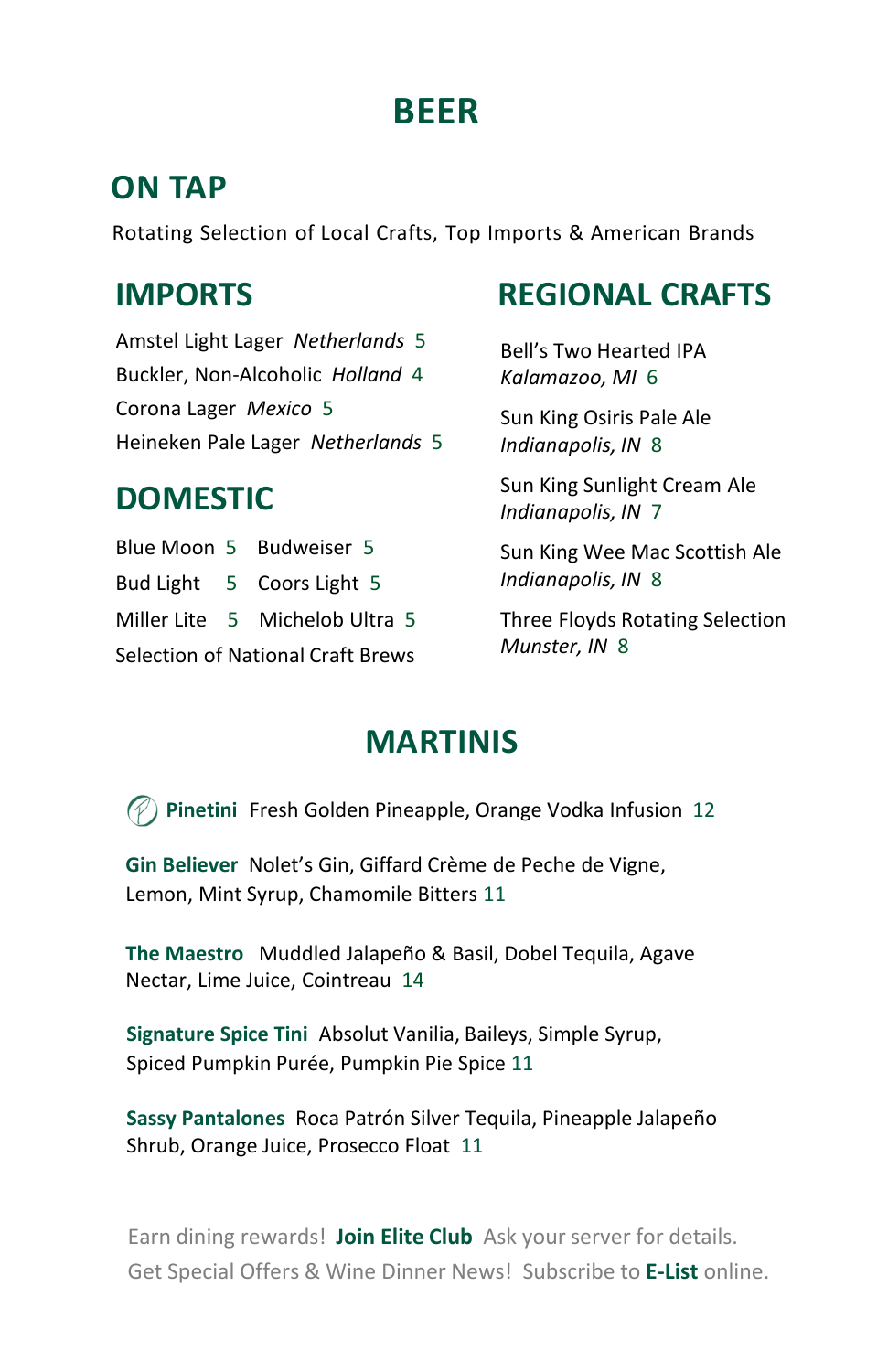### **CRAFT COCKTAILS**

**Kentucky Mule** Bourbon, Ginger Beer, Lemon & Lime Juices, Muddled Mint & Blueberries 11

**Chica Cherry Cola** Knob Creek Single Single Barrel Bourbon, Cherry Heering, Giffard Vanilla, Lemon Juice, Maraschino Cherry Juice, Cardamom Bitters 11

**Jalisco Punch** Roca Patrón Silver Tequila, Giffard Pamplemousse, Lime, Rosemary Syrup, Grapefruit Bitters 11

**Blackberry Mojito** Papa's Pillar 24 Dark Rum, Lime Juice, Simple Syrup, Club Soda, Muddled Mint Leaves & Blackberries 11

**Campfire Smoke** High West Campfire Bourbon, Giffard Vanilla, Bitters, Orange Slice 11

**Caribbean Old Fashioned** Mount Gay XO, Bitters, Papa's Pillar 24 Dark Rum, Large Cube 11

**Roundabout** *Devour Northside Contest Winner!* Elijah Craig Bourbon, Cointreau, Black Tea Syrup, Lemon Juice, Molasses Bitters 11

#### **COGNAC & ARMAGNAC**

Courvoisier VS 9 Courvoisier VSOP 12 Courvoisier XO 31 Hennessy VS 9 Hennessy VSOP Privilège 15 Hennessy XO 31 Larressingle VSOP Armagnac 14

#### **LUXURY POURS**

#### *Half Pour Available By Request*

Glenmorangie Signet 52 Grand Marnier Quintessence 108 Johnnie Walker Odyssey 100 Remy Martin Louis XIII 250

Remy Martin 1738 13 Remy Martin VSOP 16 Remy Martin XO 40

#### **EXCLUSIVE POUR**

Hardy Perfection 550 Essential Element Series

*Known as "Haute Couture for Cognac", Perfection is an incredibly rare cognac poured from one of only 300 numbered and authenticated Daum crystal decanters worldwide.*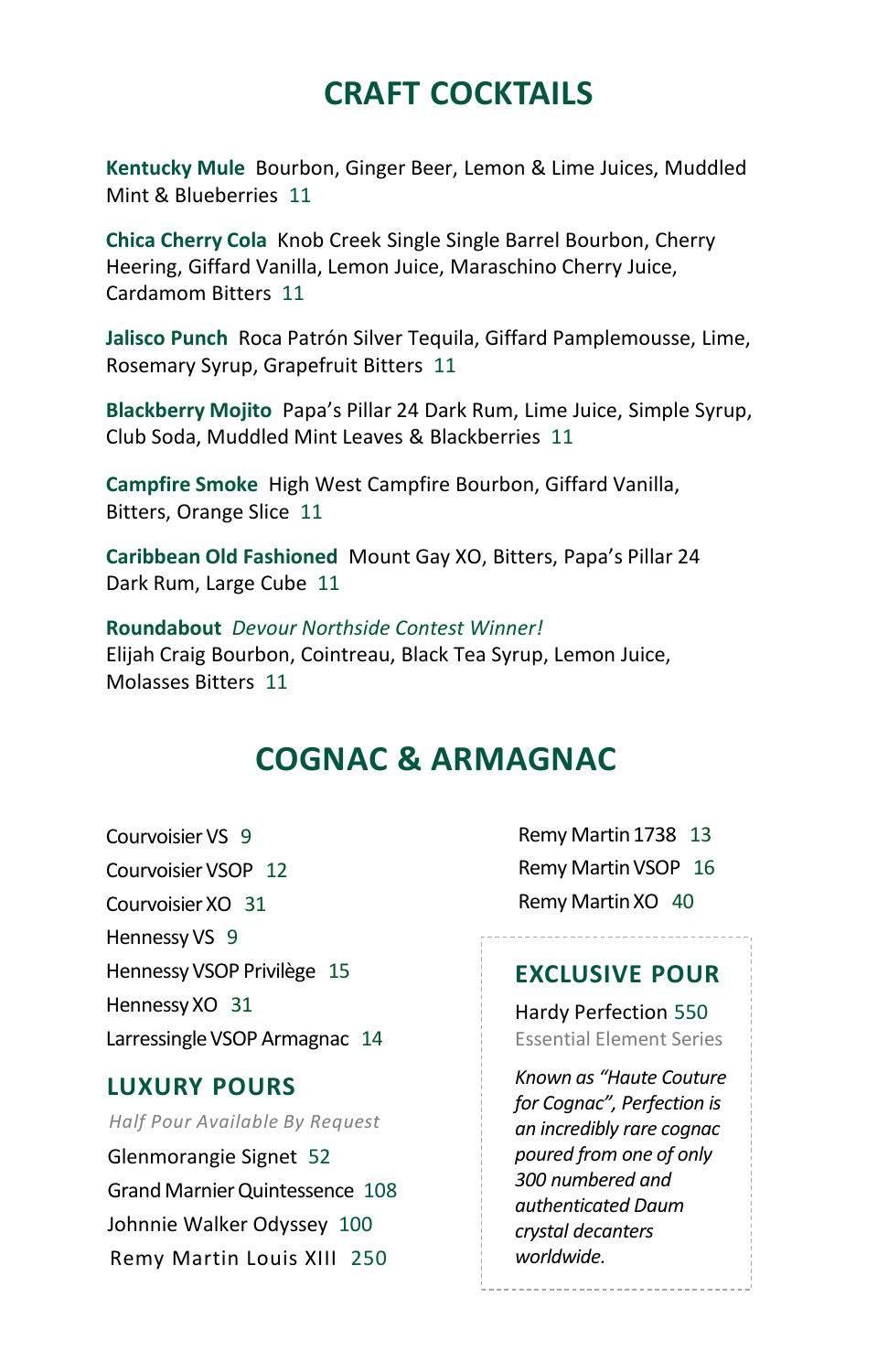# **SINGLE MALT SCOTCH**

Balvenie 12 Yr Double Wood 19 Balvenie 14 Yr Caribbean Cask 18 Balvenie 21 Yr Port Wood 38 Bruichladdich Scottish Barley 14 Cragganmore 12 Yr 15 Dalmore 12 Yr 18 Dalwhinnie 15 Yr 18 Glenfiddich 12 Yr 12 Glenfiddich 18 Yr 24 Glenfiddich 30 Yr 93 Glenlivet 12 Yr 11 Glenmorangie 10 Yr 10 Glenmorangie Signet 52 Highland "Valkyrie" 19 Lagavulin 16 Yr 20 Laphroaig 10 Yr 14 Ledaig 10 yr 15 Macallan 12 Yr 16 Macallan 18 Yr 45 Oban 14 Yr 20 Talisker 18

# **PREMIUM BLENDED SCOTCH**

Chivas Regal 9 Johnnie Walker ―Blue 70 Black 11 Odyssey 100 Platinum 27 Red 9 Select Casks Rye 10

# **SMALL BATCH BOURBON & WHISKEY**

Angel's Envy 12 Basil Hayden's 12 Blanton's 17 Booker's 14 Bulleit 10 Eagle Rare 10 Hibiki 15 High West Campfire 25 Jack Daniels Single Barrel 12 Knob Creek 11 Maker's Mark 11 Maker's Mark 46 11 Noah's Mill 16 Rowan's Creek 14 Stranahan's 14 Tin Cup 9 Templeton Rye 12 Whistle Pig 21 Willet Pot Still Reserve 12 Woodford Reserve 12

### **IRISH WHISKEY**

Bushmills ―Black Label 12 Red Label 11 White Label 10 Jameson 10 Tullamore Dew 9